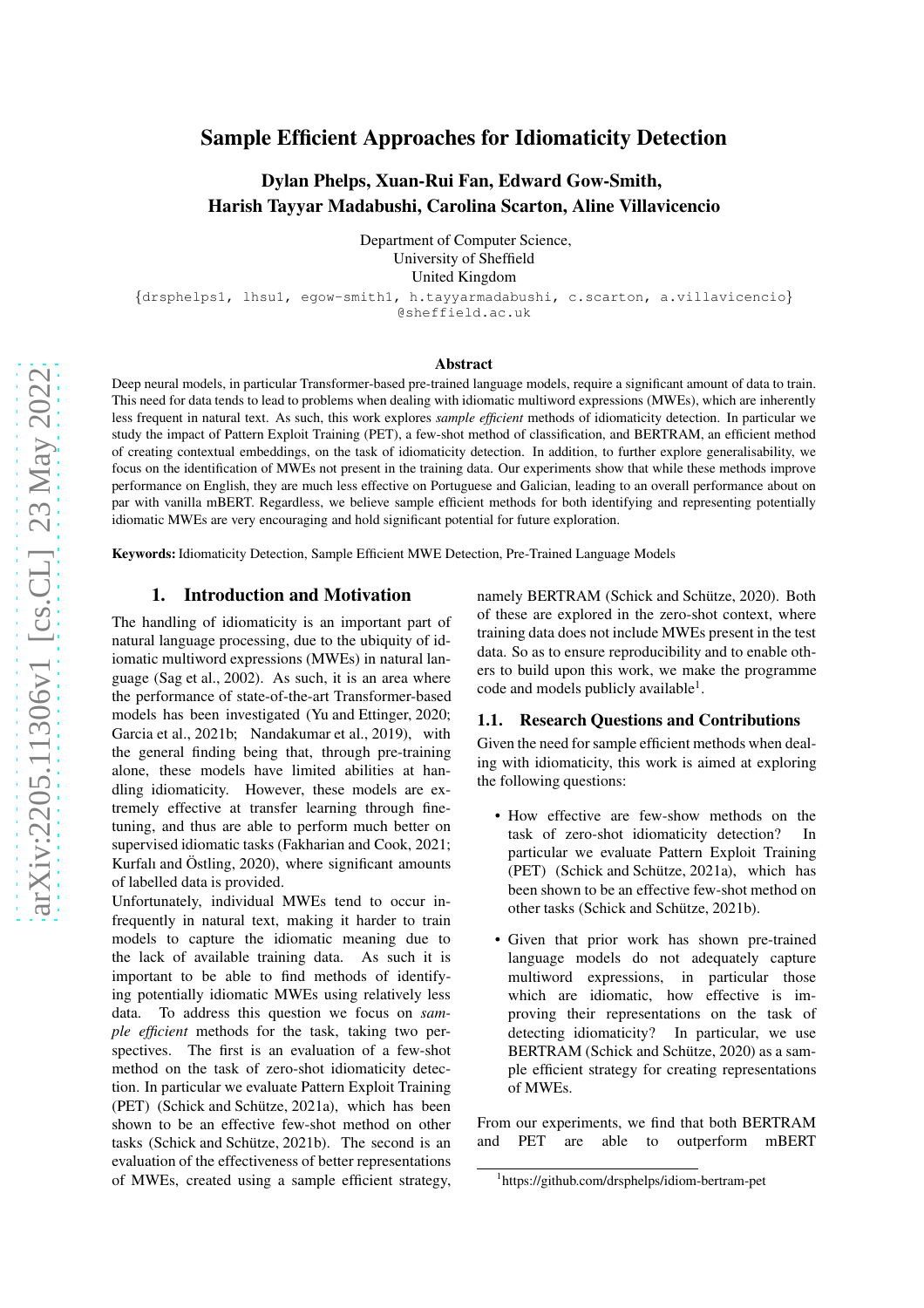[\(Devlin et al., 2019\)](#page-5-8) significantly on the English portion of the test data, which is a promising result. However, both of these models perform worse overall due to their significantly lower performance on Portuguese. We explore potential reasons for this poor performance on non-English languages: for PET our patterns are all in English and a multilingual model is used instead of a language specific one. However, an error analysis (Section [5.1\)](#page-4-0) suggests that these are not the reasons for the lower performance on non-English languages. In BERTRAM, however, a monolingual model is used for each language which might have contributed to the drop in performance. We believe that these results point to the need for further exploration in languages other than English.

Additionally, our exploration using BERTRAM is, to the best of our knowledge, the first work to explore the relation between the representation and detection of idiomaticity.

The rest of this paper is structured as follows. We begin in Section [2](#page-1-0) by presenting a quick overview of work related to MWE identification, before presenting more details of the methods we make use of in this work. We then provide an overview of the data and task we use for our evaluation in Section [3,](#page-1-1) before presenting the methods in Section [4.](#page-2-0) We then present our results and a discussion of what these results imply in Section [5,](#page-4-1) before concluding in Section [6.](#page-4-2)

## 2. Related Work

<span id="page-1-0"></span>Despite idiomaticity detection being a problem that has been widely explored [\(Constant et al., 2017\)](#page-5-9), the impact of better MWE representations, especially within contextualised models, has not been well studied. To this end we use BERT for Attentive Mimicking (BERTRAM) (Schick and Schütze, 2020), which has been shown to perform well on idiom representation tasks [\(Phelps, 2022\)](#page-5-10), to evaluate the effect idiom representations have on detection. Additionally, we apply a few-shot learning technique Pattern Exploit Training  $(PET)$  (Schick and Schütze, 2021a), to assess whether the relatively new paradigm of few-shot learning can be applied to this task successfully.

## 2.1. PET

PET (Schick and Schütze, 2021a; Schick and Schütze,  $2021b$  is a semi-supervised training method that improves performance in fewshot settings by integrating task descriptions into examples.

A Pattern is used to map each example into a clozestyle question with masked out tokens, for example *'X. It was [MASK]'*, where X is the input example, could be used for a sentiment classification task. A Verbaliser maps the task classes into outputs from the masked language model (MLM), for example positive/negative labels map to the words 'good'/'bad' in the MLM's vocabulary (label tokens), and is combined with the pattern to form a Pattern Verbaliser Pair (PVP). The probability of each class is then calculated using softmax over the logits for each label token.

For each PVP, an MLM can be fine-tuned on the small amount of labelled data. Knowledge is distilled from multiple PVPs by combining the predictions on the unlabelled data and using it as a larger labelled dataset to train another classifier. This allows for multiple patterns and verbalisers to be used without having to choose the best performer for each task, which may also change depending on the data split.

## 2.1.1. iPET

 $i$ PET (Schick and Schütze, 2021a) is a variation where each PVP's model is trained iteratively using a gradually increasing training set made up of labelled examples from another model's predictions in the previous iteration. Despite using the same PVPs and MLMs, iPET has been shown to improve the performance on a number of tasks (Schick and Schütze, 2021b).

## 2.2. BERTRAM

BERTRAM (Schick and Schütze, 2020) is a model for creating embeddings for new tokens within an existing embedding space, from a small number of contexts. To create an embedding for a token with a number contexts, a form embedding is first created using embeddings trained for each of the n-grams in the token. This form embedding is then passed as an input, alongside the embeddings for words in the context, into a BERT model. An attention layer is then applied over the contextualised embedding output from BERT for each context to create the final embedding for the token.

The model is trained using embeddings for common words as 'gold standard' embeddings, with the distance from the embedding created by the model and the 'gold standard' embedding being used as the loss function.

## <span id="page-1-1"></span>3. Dataset and Task Description

In evaluating the models presented in this work we use the Task 2 of SemEval 2022: Multilingual Idiomaticity Detection and Sentence Embedding [\(Tayyar Madabushi et al., 2022\)](#page-6-1). This task aims at stimulating the development and evaluation of improved methods for handling potentially idiomatic MWEs in natural language. While there exist datasets for evaluating models' ability to identify idiomaticity [\(Haagsma et al., 2020;](#page-5-11) [Korkontzelos et al., 2013;](#page-5-12) [Cook et al., 2008;](#page-5-13) [Cordeiro et al., 2019;](#page-5-14) [Garcia et al., 2021b;](#page-5-1) [Shwartz and Dagan, 2019\)](#page-5-15), these are often not particularly suited to investigating a) the transfer learning capabilities across different data set-ups b) the performance of pre-trained contextualised models.

The task consists of two subtasks: Subtask A, which is focused on the detection of idiomaticity, and Subtask B, which is focused on the representation of idiomaticity. In this work we are interested in the task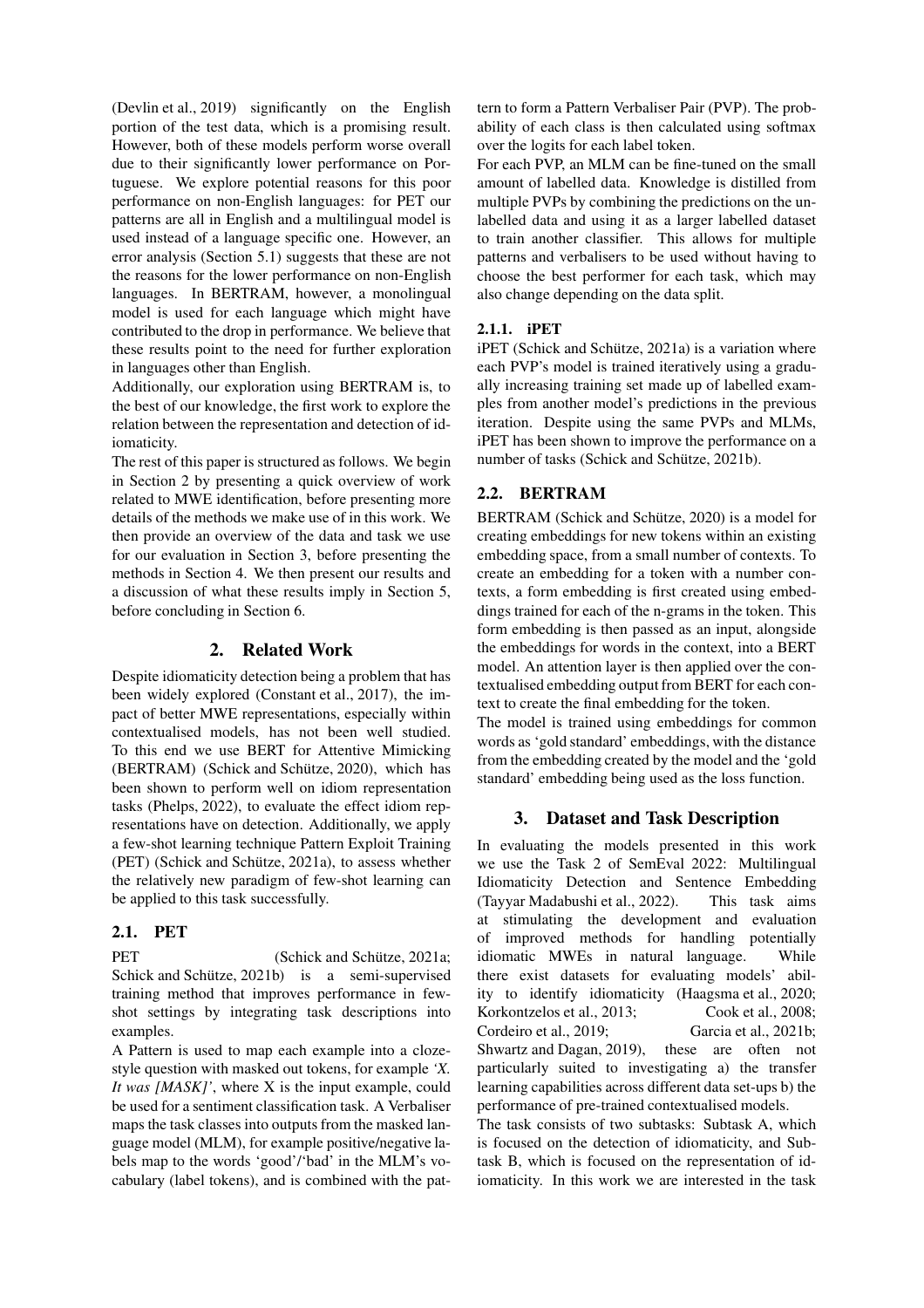| Pattern Number | Pattern                                | Literal Token | Idiom Token |  |
|----------------|----------------------------------------|---------------|-------------|--|
|                |                                        | literal       | phrase      |  |
| P <sub>2</sub> | $\left(\frac{1}{2}\right)X$            | literal       | phrase      |  |
| P3             | $X.$ [IDIOM] is $\_\_$ literal.        | actually      | not         |  |
| P4             | $X_{t}$ $\ldots$ , [IDIOM] is literal. | yes           | no          |  |
| P5             | X. [IDIOM] is ___ [IDIOM] <sub>2</sub> | actually      | not         |  |

Table 1: Pattern Verbaliser Pairs used in the task. X represents the example sentence, [IDIOM] is the idiom found in the example, and  $[IDIOM]_2$  represents the n<sup>th</sup> component word of the idiom

of idiomaticity classification, since we wish to investigate how our models can identify idiomaticity in text without having to generate semantic similarity scores. As such, we restrict our attention to Subtask A. We also want to see how our models perform when MWEs in the test data are disjoint from those in the training data, as we argue this means the models cannot so easily leverage statistical information garnered from the training data, but must instead have some 'knowledge' of idiomaticity in general. As such, we also restrict our attention to the zero-shot setting of the SemEval task. The dataset consists of three languages: English, Portuguese and Galician. In the training data there are 3,327 entries in English, and 1,164 entries in Portuguese. There is no Galician training (or development) data in the zero-shot setting, to test the ability of models at cross-lingual transfer. In the test set, there are 916 English, 713 Portuguese, and 713 Galician examples, and macro F1 score is used as an evaluation metric.

It should be noted that the dataset provided by [Tayyar Madabushi et al. \(2022\)](#page-6-1) consists of four data splits: The training set, two development sets and the test set. Of the two development sets, the first - called the 'dev' split - includes gold labels and the second called the 'eval' split - does not include gold labels but requires submission to the competition website. We report our results on the 'eval' set to maintain consistency with the SemEval task.

### 4. Methods

<span id="page-2-0"></span>In this section we detail our use of PET, iPET and BERTRAM for the task of idiomaticity detection.

## 4.1. PET and iPET

During our experiments with PET and it's variants, we define and test 5 Pattern Verbaliser Pairs, shown in table [2.](#page-1-0) P1 and P2 are generic prompts which do not give the model much more information about the example, whereas P3, P4, and P5 include the whole idiom within the prompt. We hypothesise that this will allow the model to understand which part of the example it should be focusing on. Each of the patterns we define is in English, even when the example sentence and idiom are in Portuguese or Galician — we will investigate the effect that this has on the final performance across the languages, as we hypothesise this may not have an impact given our use of a multilingual model.

For each PVP, we train a classification model using mBERT as the MLM. Furthermore, we train a standard PET model using all of the patterns. An iPET model is also trained, however to evaluate how using only generic prompts affects the results, we only train our iPET model using PVPs P1 and P2, for 2 iterations. Each of the model setups is trained 3 times using different random seeds, and the final distilled model is then used to produce the presented results.

Additionally, we investigate how the number of labelled examples affects the achieved performance for each of the model setups discussed. We train the models using 10, 100, and 1000 labelled examples separately, with the examples chosen randomly across English and Portuguese, but with the split of idiomatic and literal uses being kept at 50/50. The PET and iPET models then have access to 3,000 unlabelled examples to use within their training tasks.

We evaluate each model setup and labelled example set size combination on the *eval* set, before choosing the best-performing combination for each PET variant to evaluate on the test set. The results from the *eval* set can be seen in Table [2.](#page-3-0) Here we see that PET-all trained on 1000 labelled examples performs best overall, beating the individual pattern models, a result also seen in the original paper (Schick and Schütze, 2021a). The lack of example specific prompts causes iPET to perform poorly when compared to the individual task specific patterns, and when compared to the best PETall model. The highest scoring PET model (PET-all) and our iPET model are evaluated on the test dataset in Section [5.](#page-4-1)

## 4.2. BERTRAM

To evaluate the effect that improved idiom representations have on this idiom detection task, we use the same BERTRAM setup as presented in [Phelps \(2022\)](#page-5-10), that was shown to give greatly improved performance over the baseline system for Subtask B, the task of representing idiomaticity. We use the same BERTRAM models: the English model presented in the original BERTRAM paper (Schick and Schütze, 2020), and the Portuguese and Galician models that were trained for Subtask B from data in the CC100 corpus. Unlike the English BERTRAM model, [Phelps \(2022\)](#page-5-10) does not use one token approximation when training the Portuguese and Galician models. Embeddings for each of the idioms in the task datasets were generated with the appro-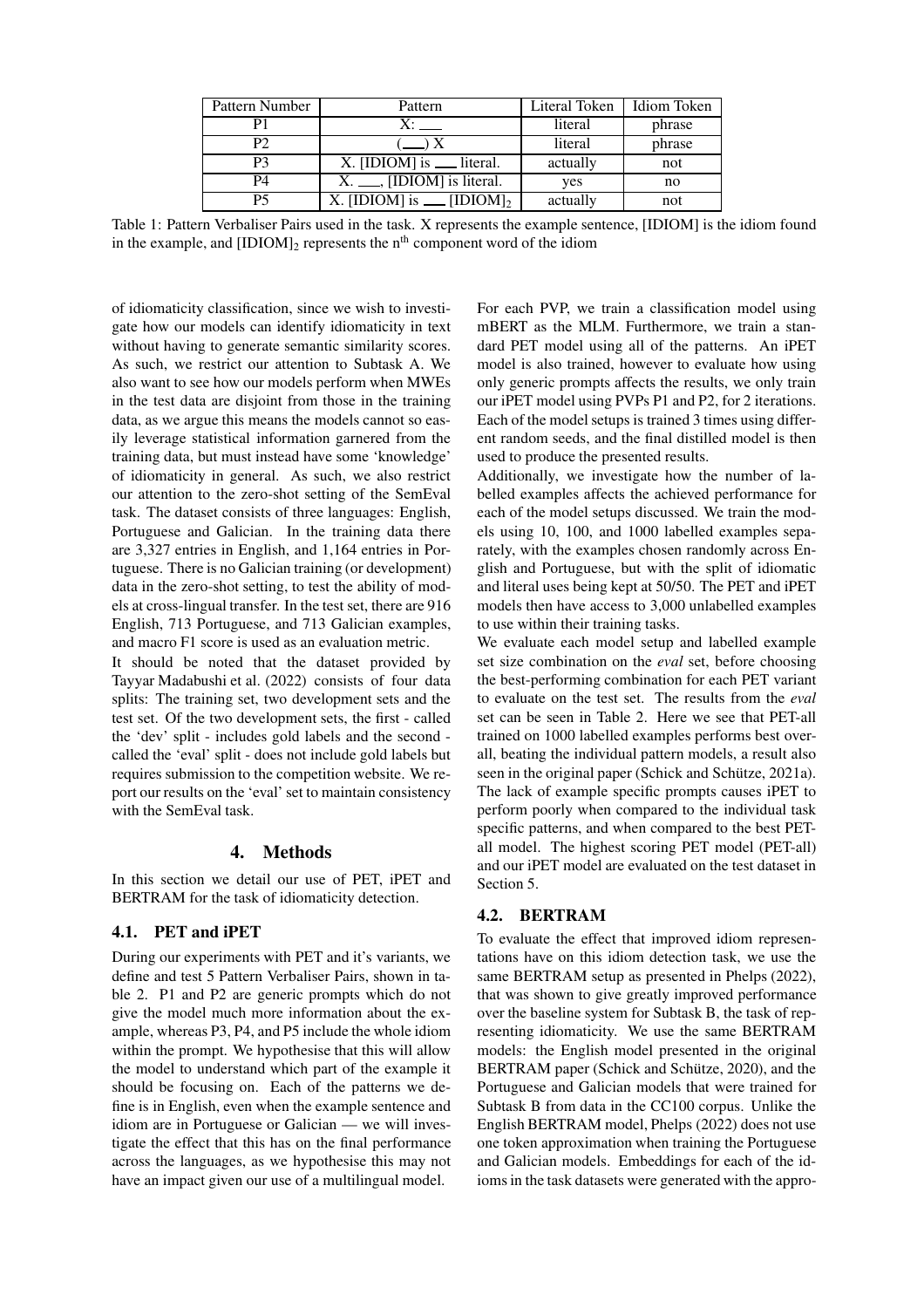| Model                                 | EN     | <b>PT</b> | Overall |
|---------------------------------------|--------|-----------|---------|
| mBERT (Tayyar Madabushi et al., 2021) | 0.7420 | 0.5519    | 0.6871  |
| PET-all (10 labelled)                 | 0.4365 | 0.2901    | 0.4267  |
| PET-all (100 labelled)                | 0.5908 | 0.5718    | 0.5888  |
| PET-all (1000 labelled)               | 0.7820 | 0.5619    | 0.7164  |
| PET-P1 (1000 labelled)                | 0.6386 | 0.5507    | 0.6278  |
| PET-P2 (1000 labelled)                | 0.6905 | 0.5495    | 0.6607  |
| PET-P3 (1000 labelled)                | 0.7493 | 0.5474    | 0.6981  |
| PET-P4 (1000 labelled)                | 0.7441 | 0.5315    | 0.6860  |
| PET-P5 (1000 labelled)                | 0.7551 | 0.5680    | 0.7032  |
| iPET (1000 labelled) [P1 & P2]        | 0.6701 | 0.5648    | 0.6522  |

<span id="page-3-0"></span>Table 2: The F1 Score (Macro) on the *eval* set, broken down into each language, for each of the models. Highest score for each language (or overall) shown in bold.

| Model                                 | EN     | <b>PT</b> | GL.    | Overall |
|---------------------------------------|--------|-----------|--------|---------|
| mBERT (Tayyar Madabushi et al., 2022) | 0.7070 | 0.6803    | 0.5065 | 0.6540  |
| <b>BERTRAM</b>                        | 0.7769 | 0.5017    | 0.4994 | 0.6455  |
| PET-all (10 labelled)                 | 0.5197 | 0.2634    | 0.2090 | 0.4128  |
| PET-all (100 labelled)                | 0.6777 | 0.5014    | 0.4902 | 0.5694  |
| PET-all (1000 labelled)               | 0.7281 | 0.6253    | 0.5110 | 0.6446  |
| iPET $(1000$ labelled) [P1 & P2]      | 0.6604 | 0.5676    | 0.4735 | 0.5879  |

<span id="page-3-1"></span>Table 3: The F1 Score (Macro) on the *test* set, broken down into each language, for each of the models. Highest score for each language (or overall) shown in bold.

priate BERTRAM model using 150 examples scraped from the CC100 dataset. 150 examples were chosen as this was shown to have the highest performance on Subtask B. It should be noted that the BERTRAM models were used to create representations of MWEs in the test set. While this does not require labelled data associated with MWEs (thus remaining a zero-shot task), it does require knowledge of which phrases need to have explicit representations created.

As we have separate BERTRAM models for each language that are trained to mimic embeddings from single language BERT models, we split the system and data into English, Portuguese and Galician. The English model uses BERT base [\(Devlin et al., 2019\)](#page-5-8), and is trained on the 3,327 English training examples found in the training set. The Portuguese model uses BERTimbau [\(Souza et al., 2020\)](#page-5-17), and Galician uses BERTinho [\(Vilares et al., 2021\)](#page-6-2), and as there is no Galician training data available, both are trained on the 1,164 Portuguese examples. Each model has the MWEs from the relevant language added to its embedding matrix.

## 5. Results and Discussion

Table [3](#page-3-1) presents the results of our best PET-based models alongside our BERTRAM-based model on the test set, as well as the mBERT system presented in [\(Tayyar Madabushi et al., 2022\)](#page-6-1), for comparison. For each model we present the F1 macro score on the test set for each language, as well as the overall F1 macro score.

An increase in performance over mBERT by our

BERTRAM model is seen for the English split, with the score on the Galician split not seeing a significant change. The overall score for BERTRAM is brought down by a much lower score on the Portuguese data, however, meaning no overall increase in performance is seen. A similar picture is seen for the PET-all (1000 examples) model, with a higher F1 score in both English and Galician, and a lower score in Portuguese, leading to an overall lower F1 score across the entire test dataset. As found on the example data, the iPET model which was only trained on the non-example specific prompts (P1 and P2) performs very poorly.

The significant boost from using BERTRAM on English seems to indicate that the improved representations also lead to better classification, despite the lacklustre performance on Galician and Portuguese. We believe that this drop in performance is either because one-token approximation was not used in creating the non-English BERTRAM models, or because mBERT, trained on all three languages simultaneously, is trained on more data than each of our monolingual models. This lack of training data does not affect our English model as there is a more training data in English than in Portuguese and none at all in Galician. We perform a language specific error analysis to explore the causes of this drop in performance (Section [5.1\)](#page-4-0).

It is interesting to note that pre-trained language models can identify idiomaticity in a zero-shot and sample efficient context *even when prior work has shown that they do not encode idiomaticity very well* [\(Garcia et al., 2021a\)](#page-5-18). We believe that this implies that,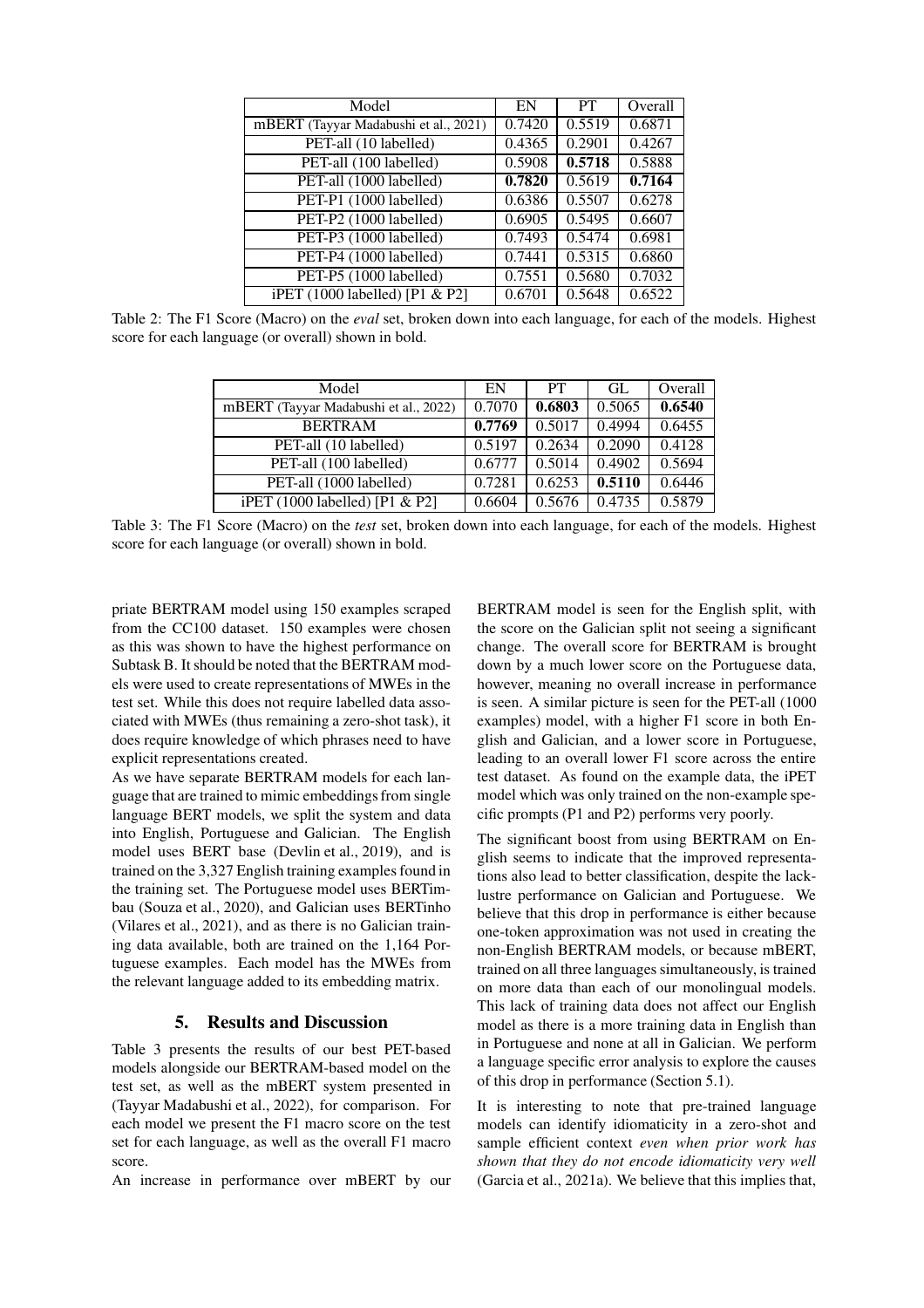| Language  | Pattern                                    | Literal Token | Idiom Token |  |
|-----------|--------------------------------------------|---------------|-------------|--|
| EN        | $X_{\cdot}$ $\ldots$ , [IDIOM] is literal. | ves           | no          |  |
| <b>PT</b> | $\frac{1}{2}$ , [IDIOM] é literal.         | sim           | não         |  |
| GL        | $X_{t}$ ___, [IDIOM] é literal.            |               | non         |  |

<span id="page-4-3"></span>Table 4: The translations of P4 into Portuguese and Galician

| Model                                 | Prompt Language | EN     | PТ     | GL     | Overall |
|---------------------------------------|-----------------|--------|--------|--------|---------|
| mBERT (Tayyar Madabushi et al., 2022) | N/A             | 0.7070 | 0.6803 | 0.5065 | 0.6540  |
| PET-P4 (1000 labelled)                | EΝ              | 0.7161 | 0.6373 | 0.5365 | 0.6581  |
| PET-P4 (1000 labelled)                | PТ              | 0.6994 | 0.6260 | 0.4964 | 0.6283  |
| PET-P4 (1000 labelled)                | GL              | 0.7040 | 0.5997 | 0.5154 | 0.6279  |

<span id="page-4-1"></span>Table 5: The F1 Score (Macro) on the *test* set, broken down into each language, for PET using prompts in each of the task languages.

while these models do not encode idiomaticity, they encode enough related information to be able to *infer* idiomaticity from relatively little data.

Unsurprisingly, 'highlighting' the phrase that is potentially idiomatic by adding the phrase to the pattern, as in patterns P3, P4 and P5 (see Table [2\)](#page-1-0), significantly improves a model's ability to identify idiomaticity, which is consistent with results presented by [Tayyar Madabushi et al. \(2021\)](#page-5-16).

Research Questions The results presented herein suggest that few-shot learning methods are indeed effective on the task of idiomaticity detection despite the lower accuracy on Portuguese and Galician. Similarly, our results support the conclusion that improved MWE representations does have an impact on improved detection.

### <span id="page-4-0"></span>5.1. Error Analysis

The effectiveness of PET on the English split of the task suggests that pre-trained language models can effectively identify idiomatic MWEs in a sample efficient manner. However, the overall drop in performance on the task can be attributed to lower performance on non-English languages when compared to the results achieved by [Tayyar Madabushi et al. \(2021\)](#page-5-16).

One possibility for the decrease in performance is the use of English prompts across all the languages. This leads to the inputs for English examples being monolingual and the inputs for non-English examples to be multilingual, which may cause confusion in the output logits for the verbalizer tokens from which PET draws it's predictions.

To investigate this further we translate one of our patterns, P4, into both Portuguese and Galician and evaluate the performance on the entire *test* split. P4 was chosen as it was one of the better performing patterns for English in our initial experiments (Table [2\)](#page-3-0), and was easily translated into the two languages. The translations can be seen in table [4.](#page-4-3)

As shown in table [5,](#page-4-1) the use of Portuguese and Galician prompts does not increase the performance in the re-

spective language. For Portuguese the model with Portuguese prompts achieves 0.6260 F1 score compare to 0.6373 for that with English prompts. Galician shows similar results, with 0.5154 F1 score for the model with prompts in Galician and 0.5365 for that in English. Additionally, we use multilingual BERT which was trained on a lot more English training data than Portuguese or Galician language. To investigate the impact of this on our results, we extract only the Portuguese section of the training and test data and compare the performance of multilingual BERT with Portuguese BERT [\(Souza et al., 2020\)](#page-5-17). Surprisingly, we find that the there isn't a significant difference between the performance of multilingual BERT and Portuguese BERT, with overall F1 (macro) scores of 0.4541 and 0.4621, respectively.

### <span id="page-4-2"></span>6. Conclusions and Future work

This work presented our exploration of *sample efficient* methods for idiomaticity detection, crucial given the infrequent occurrence of specific MWEs in natural language text. Our experiments show that these methods are extremely promising and have great potential.

In future work, we intend to raucously evaluate and find solutions to the problem of lower performance on non-English test splits. We also intend to explore other variations of BERTRAM (e.g. one-token approximation) in bridging the performance gap between English and the other languages.

As noted earlier, we show that pre-trained language models can identify idiomaticity in a zero-shot and sample efficient context *even when prior work has shown that they do not encode idiomaticity very well*. As such, an important avenue of future exploration is the generalisation of these methods to develop models capable of identifying *the notion of idiomaticity*, much like humans are able to grasp that certain phrases are clearly non-compositional.

### Acknowledgements

This work is partially supported the Healthy Lifespan Institute (HELSI) at The University of Sheffield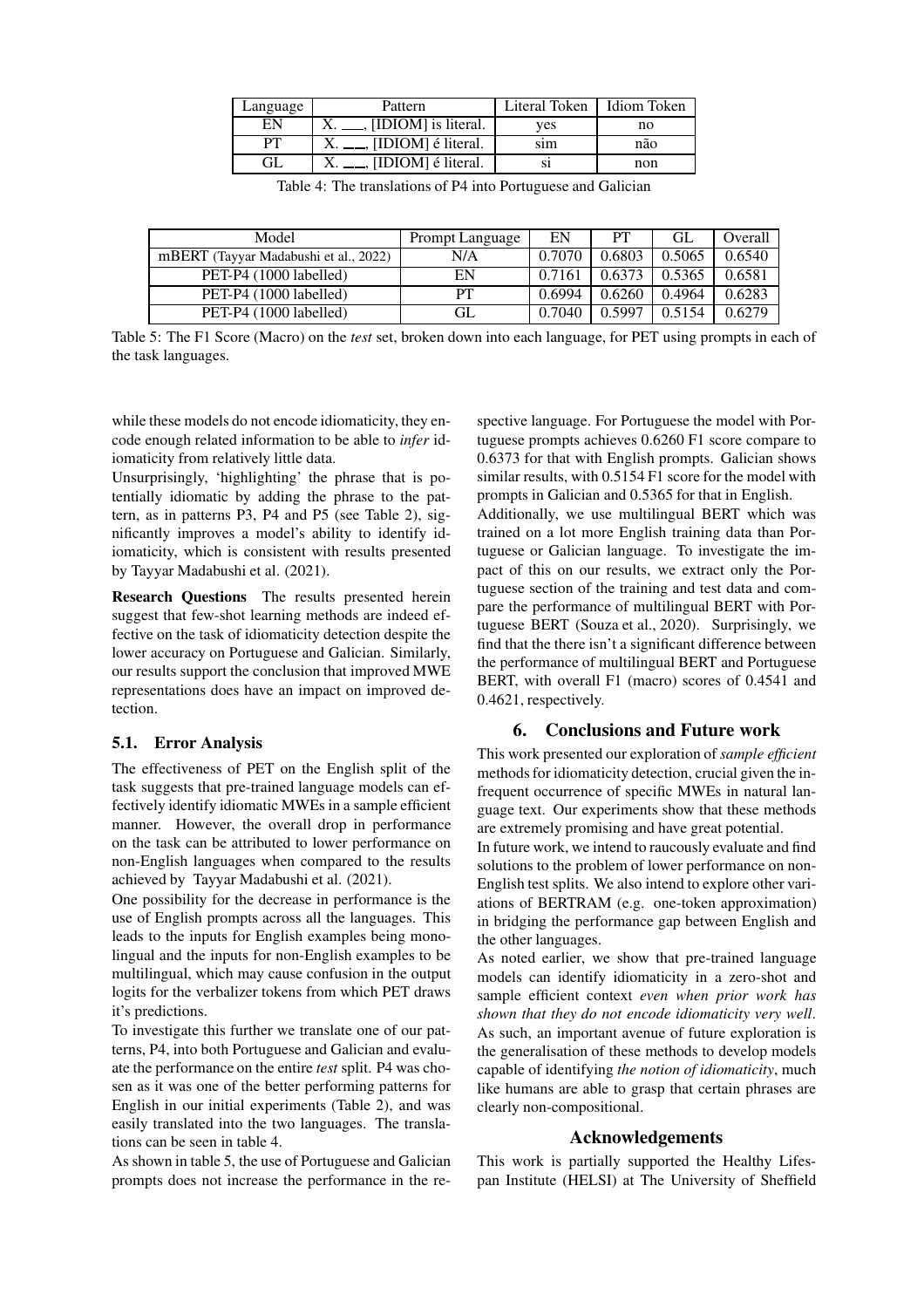and is funded by the Engineering and Physical Sciences Research Council (EPSRC) [grant number EP/T517835/1]. This work was also partially supported by the UK EPSRC grant EP/T02450X/1 and the CDT in Speech and Language Technologies and their Applications funded by UKRI [grant number EP/S023062/1].

### 7. Bibliographical References

- <span id="page-5-9"></span>Constant, M., Erviğit, G., Monti, J., van der Plas, L., Ramisch, C., Rosner, M., and Todirascu, A. (2017). Survey: Multiword expression processing: A Survey. *Computational Linguistics*, 43(4):837–892, December.
- <span id="page-5-13"></span>Cook, P., Fazly, A., and Stevenson, S. (2008). The vnc-tokens dataset. In *Proceedings of the LREC Workshop Towards a Shared Task for Multiword Expressions (MWE 2008)*, pages 19–22.
- <span id="page-5-14"></span>Cordeiro, S., Villavicencio, A., Idiart, M., and Ramisch, C. (2019). Unsupervised compositionality prediction of nominal compounds. *Computational Linguistics*, 45(1):1–57.
- <span id="page-5-8"></span>Devlin, J., Chang, M.-W., Lee, K., and Toutanova, K. (2019). BERT: Pre-training of deep bidirectional transformers for language understanding. In *Proceedings of the 2019 Conference of the North American Chapter of the Association for Computational Linguistics: Human Language Technologies, Volume 1 (Long and Short Papers)*, pages 4171– 4186, Minneapolis, Minnesota, June. Association for Computational Linguistics.
- <span id="page-5-3"></span>Fakharian, S. and Cook, P. (2021). Contextualized embeddings encode monolingual and cross-lingual knowledge of idiomaticity. In *Proceedings of the 17th Workshop on Multiword Expressions (MWE 2021)*, pages 23–32.
- <span id="page-5-18"></span>Garcia, M., Kramer Vieira, T., Scarton, C., Idiart, M., and Villavicencio, A. (2021a). Probing for idiomaticity in vector space models. In *Proceedings of the 16th Conference of the European Chapter of the Association for Computational Linguistics: Main Volume*, pages 3551–3564, Online, April. Association for Computational Linguistics.
- <span id="page-5-1"></span>Garcia, M., Vieira, T. K., Scarton, C., Idiart, M., and Villavicencio, A. (2021b). Probing for idiomaticity in vector space models. In *Proceedings of the 16th conference of the European Chapter of the Association for Computational Linguistics*. Association for Computational Linguistics (ACL).
- <span id="page-5-11"></span>Haagsma, H., Bos, J., and Nissim, M. (2020). Magpie: A large corpus of potentially idiomatic expressions. In *Proceedings of The 12th Language Resources and Evaluation Conference*, pages 279–287.
- <span id="page-5-12"></span>Korkontzelos, I., Zesch, T., Zanzotto, F. M., and Biemann, C. (2013). Semeval-2013 task 5: Evaluating phrasal semantics. In *Second Joint Conference on Lexical and Computational Semantics (\* SEM), Volume 2: Proceedings of the Seventh International*

*Workshop on Semantic Evaluation (SemEval 2013)*, pages 39–47.

- <span id="page-5-4"></span>Kurfalı, M. and Östling, R. (2020). Disambiguation of potentially idiomatic expressions with contextual embeddings. In *Proceedings of the Joint Workshop on Multiword Expressions and Electronic Lexicons*, pages 85–94, online, December. Association for Computational Linguistics.
- <span id="page-5-2"></span>Nandakumar, N., Baldwin, T., and Salehi, B. (2019). How well do embedding models capture noncompositionality? a view from multiword expressions. In *Proceedings of the 3rd Workshop on Evaluating Vector Space Representations for NLP*, pages 27–34, Minneapolis, USA, June. Association for Computational Linguistics.
- <span id="page-5-10"></span>Phelps, D. (2022). drsphelps at semeval-2022 task 2: Learning idiom representations using bertram.
- <span id="page-5-0"></span>Sag, I. A., Baldwin, T., Bond, F., Copestake, A., and Flickinger, D. (2002). Multiword expressions: A pain in the neck for nlp. In *International conference on intelligent text processing and computational linguistics*, pages 1–15. Springer.
- <span id="page-5-7"></span>Schick, T. and Schütze, H. (2020). BERTRAM: Improved word embeddings have big impact on contextualized model performance. In *Proceedings of the 58th Annual Meeting of the Association for Computational Linguistics*, pages 3996–4007, Online, July. Association for Computational Linguistics.
- <span id="page-5-5"></span>Schick, T. and Schütze, H. (2021a). Exploiting clozequestions for few-shot text classification and natural language inference. In *Proceedings of the 16th Conference of the European Chapter of the Association for Computational Linguistics: Main Volume*, pages 255–269, Online, April. Association for Computational Linguistics.
- <span id="page-5-6"></span>Schick, T. and Schütze, H. (2021b). It's not just size that matters: Small language models are also few-shot learners. In *Proceedings of the 2021 Conference of the North American Chapter of the Association for Computational Linguistics: Human Language Technologies*, pages 2339–2352, Online, June. Association for Computational Linguistics.
- <span id="page-5-15"></span>Shwartz, V. and Dagan, I. (2019). Still a pain in the neck: Evaluating text representations on lexical composition. *Transactions of the Association for Computational Linguistics*, 7:403–419.
- <span id="page-5-17"></span>Souza, F., Nogueira, R., and Lotufo, R. (2020). BERTimbau: pretrained BERT models for Brazilian Portuguese. In *9th Brazilian Conference on Intelligent Systems, BRACIS, Rio Grande do Sul, Brazil, October 20-23 (to appear)*.
- <span id="page-5-16"></span>Tayyar Madabushi, H., Gow-Smith, E., Scarton, C., and Villavicencio, A. (2021). AStitchInLanguage-Models: Dataset and methods for the exploration of idiomaticity in pre-trained language models. In *Findings of the Association for Computational Linguistics: EMNLP 2021*, pages 3464–3477, Punta